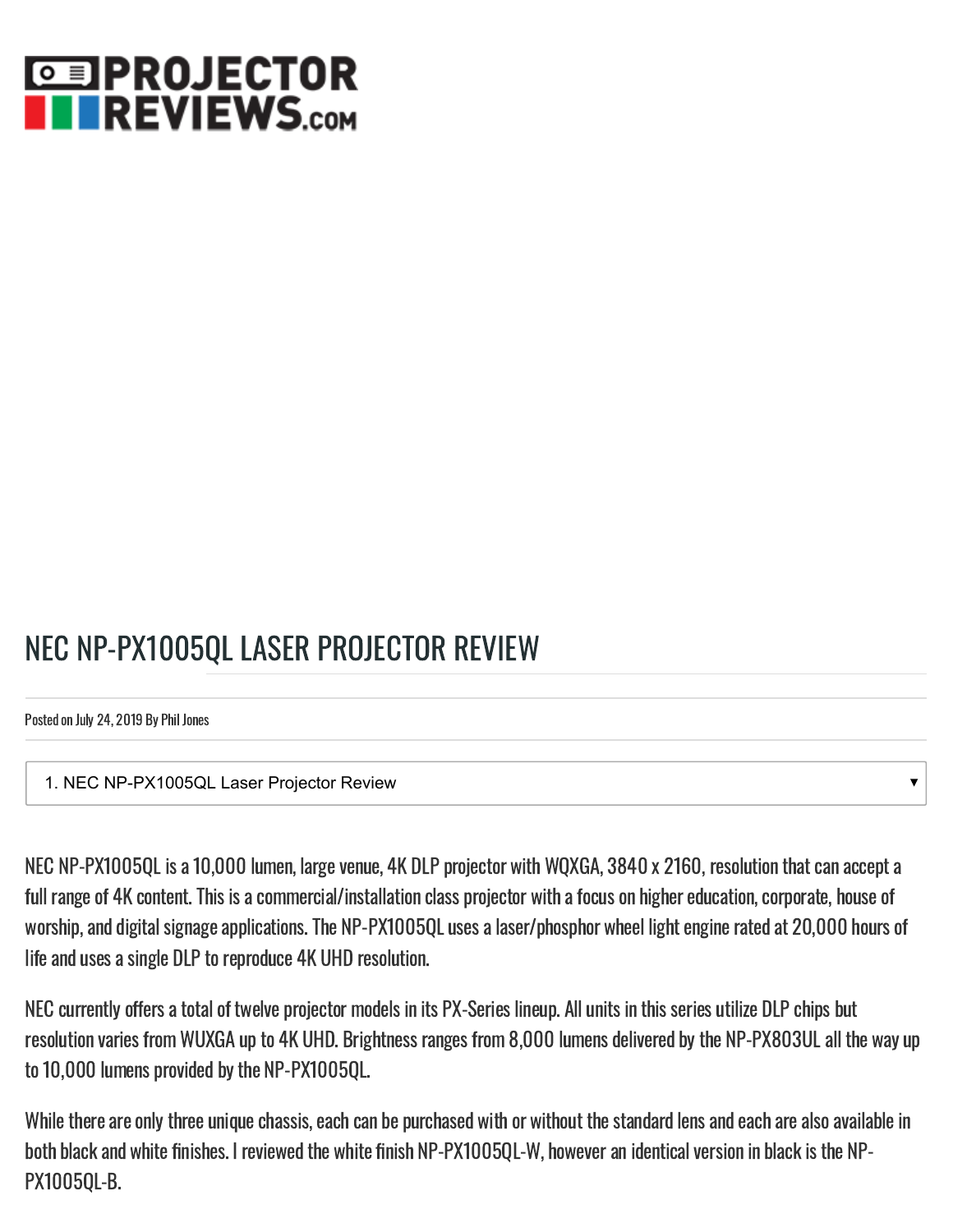<span id="page-1-0"></span>

# View Full Specifications Here >>

| NEC NP-PX1005QL Specs                  |                                   |
|----------------------------------------|-----------------------------------|
| Price                                  | \$24,000                          |
| <b>Technology</b>                      | <b>DLP</b>                        |
| <b>Native Resolution</b>               | 3840x2160                         |
| <b>Brightness (Manufacturer Claim)</b> | 10000                             |
| <b>Contrast</b>                        | 10,000:1                          |
| <b>Zoom Lens Ratio</b>                 | N/A                               |
| <b>Lens Shift</b>                      | Yes                               |
| Lamp Life                              | 20,000 hours (Laser Light Engine) |
| Weight                                 | 63.9                              |
| <b>Warranty</b>                        | 5 Years                           |

#### **OVERVIEW**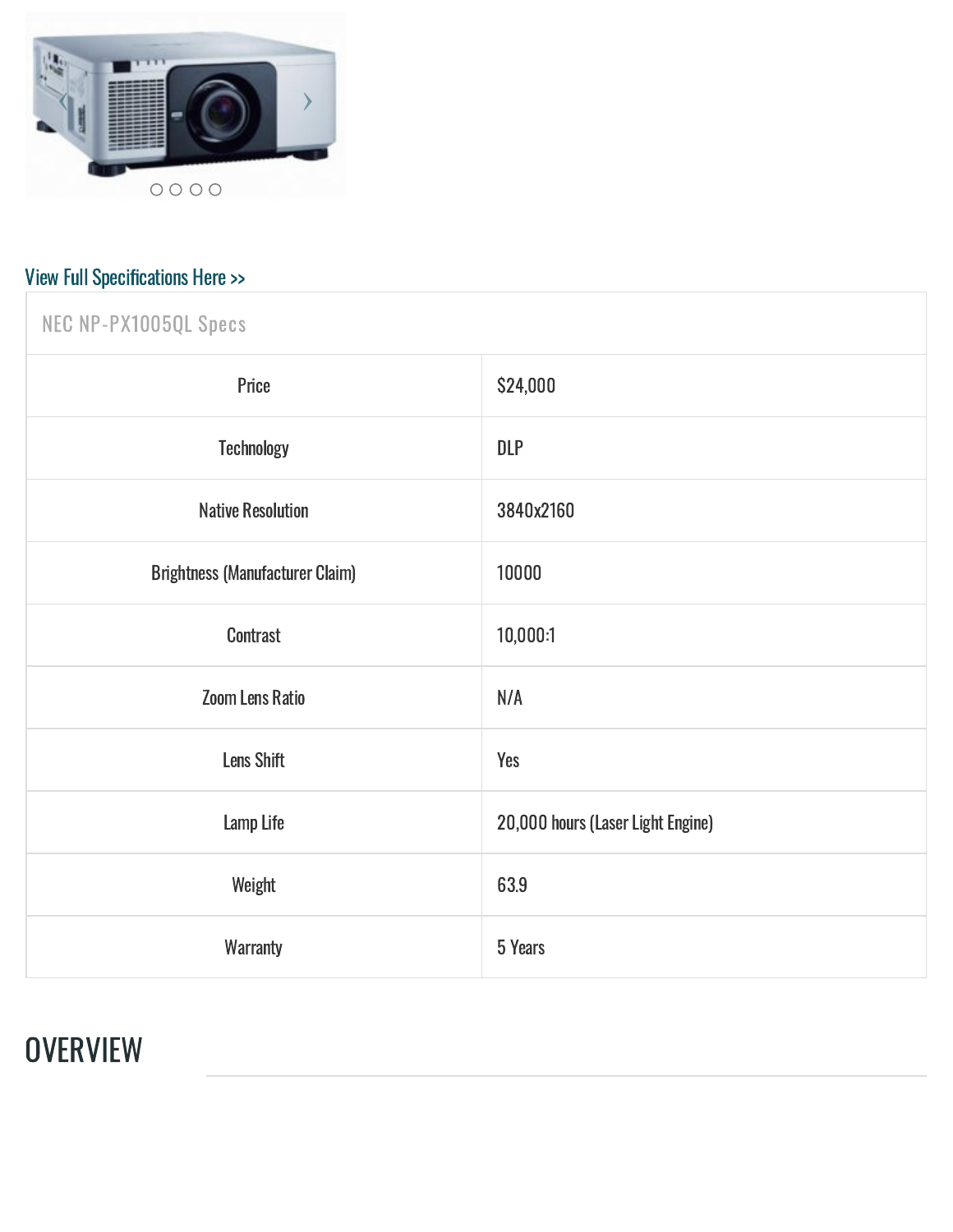

The NP-PX1005QL resolution is 4K UHD WUXGA (3840 x 2160). To provide a crisp and clear picture, the projector accepts 4K content and can reproduce it without having to rely on pixel shifting utilized by most 3LCD projector in its price point.

The NP-PX1005QL has motorized zoom and focus as well as vertical (+50%/-30%) and horizontal (+20%/-10%) lens shift. While the NEC NP-PX1005QL does not ship with a lens, for maximum flexibility it is compatible with a total of eight bayonet style lenses which allows for a throw distance range of 1.6ft to 183 ft. For this review NEC provided the NP18ZL-4K which is its standard lens. It is a middle throw zoom lens with a range of 1.71 to 2.25.

Since this is a large venue installation class projector it includes several features you would expect in a higher-end model including edge blending and geometric correction.

The NP-PX1005QL has wired LAN and HDBaseT for running audio, video, and control signals over extremely long distances (up to 100 meters). There's a DVI-D connector, an HDMI 2.2 port for accepting 4K content, several audio inputs and an RS-232c connector for old-school command and control. It also has BNC connectors, a service port and an input for a wired remote control.

### **HIGHLIGHTS**

- 10,000 lumens
- \$24,0000 List Price
- Laser Light Engine Light engine life of up to 20,000 hours
- WQXGA Resolution (3840 x 2160)